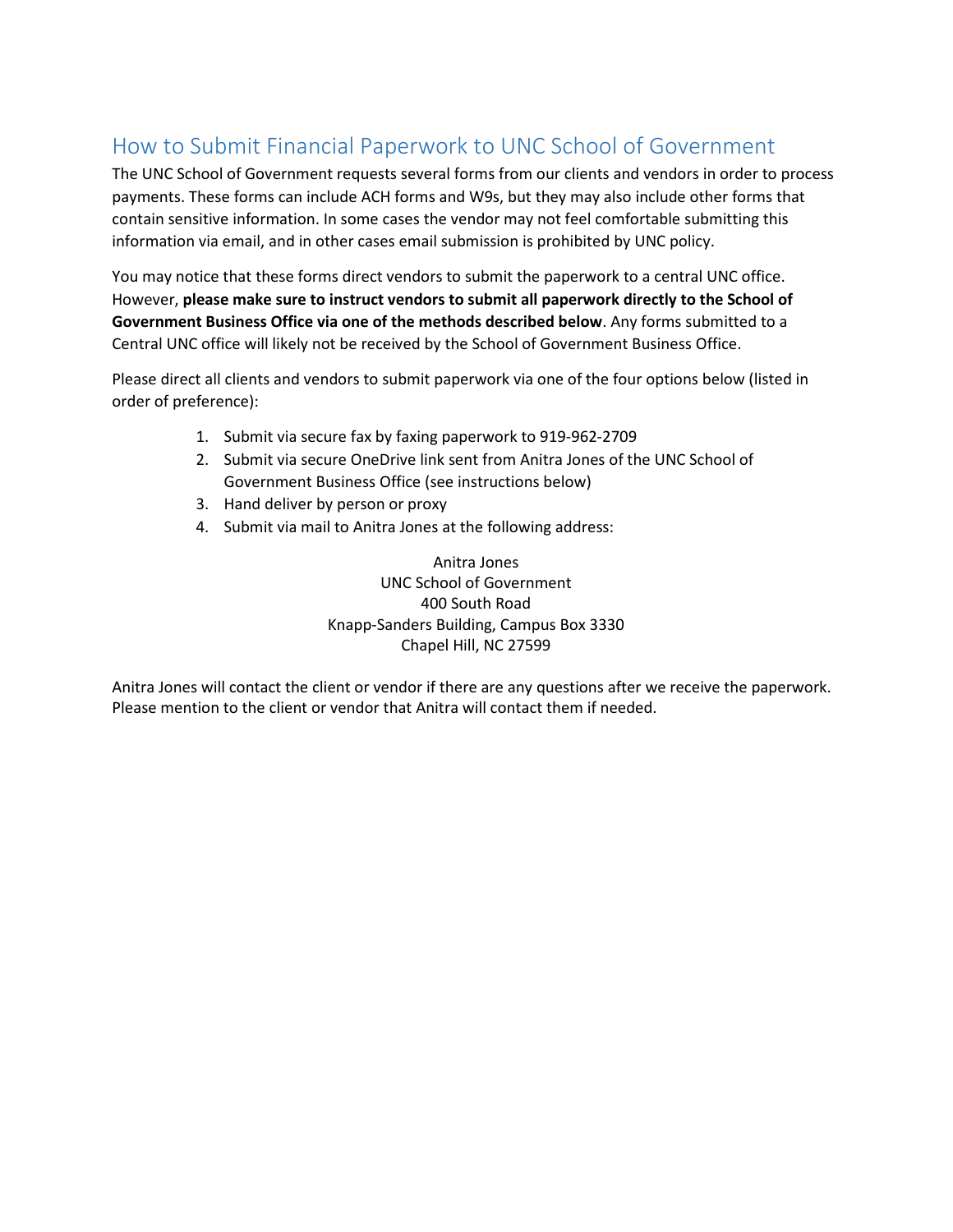## Instructions for Submitting via OneDrive Link

## Client or Vendor:

1. Open e-mail from Anitra Jones [\(ajones@sog.unc.edu\)](mailto:ajones@sog.unc.edu) and click "Open".

| This link only works for the direct recipients of this message.                                                                                   |  |  |  |  |
|---------------------------------------------------------------------------------------------------------------------------------------------------|--|--|--|--|
| Randy                                                                                                                                             |  |  |  |  |
| Open                                                                                                                                              |  |  |  |  |
| Microsoft OneDrive                                                                                                                                |  |  |  |  |
| Sender will be notified when you open this link for the first time.                                                                               |  |  |  |  |
| Microsoft respects your privacy. To learn more, please read our Privacy Statement.<br>Microsoft Corporation, One Microsoft Way, Redmond, WA 98052 |  |  |  |  |

2. New webpage opens, enter e-mail address for verification. A code will be sent via e-mail (make sure to check Junk mail folder if the message doesn't immediately arrive).

| <b>Microsoft</b>                                                                                                                                                                                                                                              |  |  |  |  |
|---------------------------------------------------------------------------------------------------------------------------------------------------------------------------------------------------------------------------------------------------------------|--|--|--|--|
| Verify Your Identity                                                                                                                                                                                                                                          |  |  |  |  |
| You've received a secure link to:                                                                                                                                                                                                                             |  |  |  |  |
| Randy                                                                                                                                                                                                                                                         |  |  |  |  |
| To open this secure link, we'll need you to enter<br>the email that this item was shared to.                                                                                                                                                                  |  |  |  |  |
| <b>Enter email</b><br>T                                                                                                                                                                                                                                       |  |  |  |  |
| <b>Next</b>                                                                                                                                                                                                                                                   |  |  |  |  |
| By clicking Next you allow University of North Carolina<br>at Chapel Hill to use your email address in accordance<br>with their privacy statement. University of North<br>Carolina at Chapel Hill has not provided links to their<br>terms for you to review. |  |  |  |  |
| @ 2017 Microsoft Privacy & Cookies                                                                                                                                                                                                                            |  |  |  |  |

3. Enter code. A new webpage will appear with the option to upload a file.